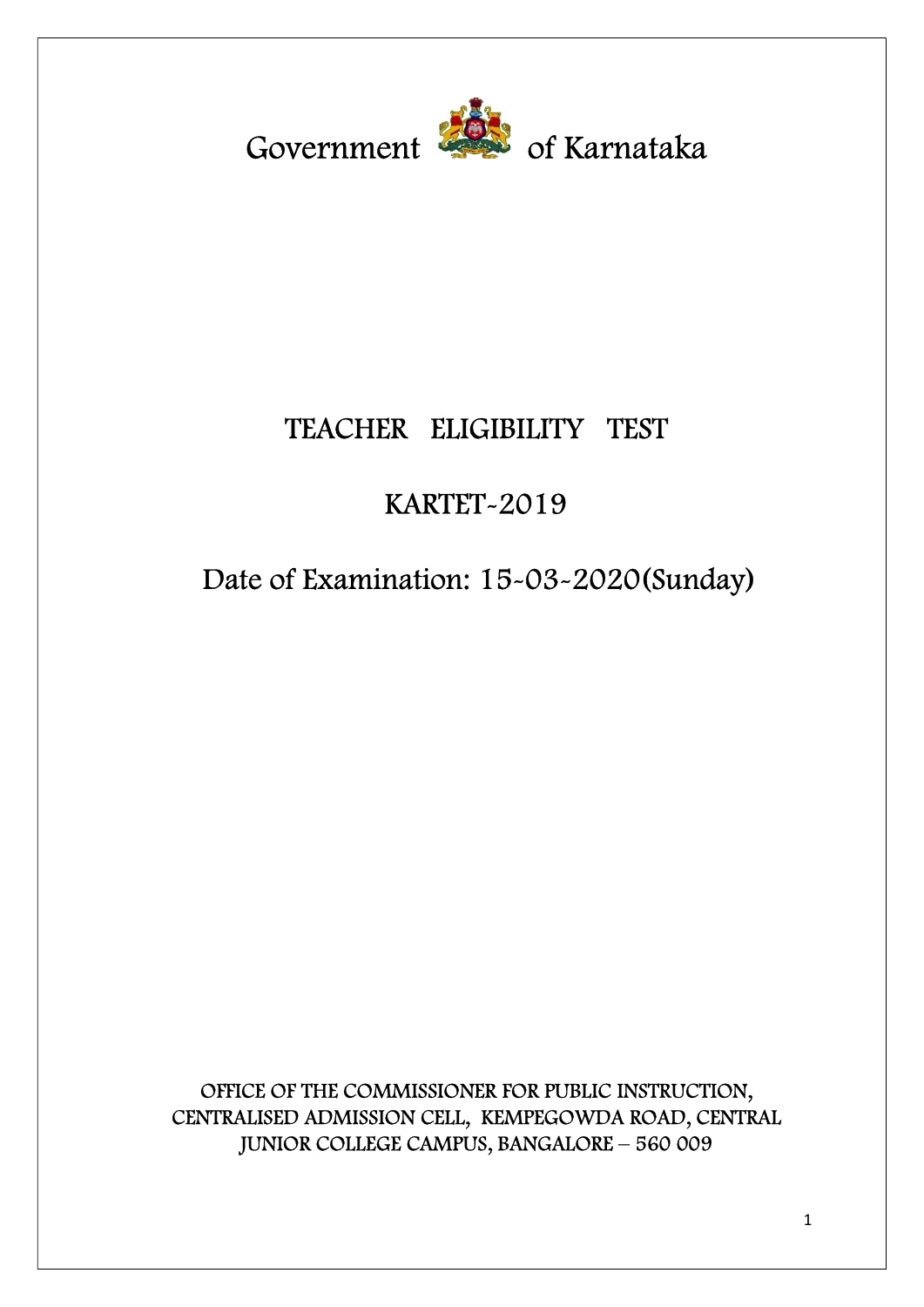# BACKGROUND

In accordance with the provisions of sub-section (1) of Section 23 of the RTE Act, the National Council for Teacher Education (NCTE) vide Notification dated 23rd August, 2010 and 29th July, 2011 has laid down the minimum qualifications for a person to be eligible for appointment as a teacher for classes I to VIII.

It had been inter alia provided that one of the essential qualifications for a person to be eligible for appointment as a teacher in any of the schools referred to in clause (n) of the section 2 of the RTE Act is that he/she should pass the Teacher Eligibility Test (TET) which will be conducted by the appropriate Government in accordance with the Guidelines framed by the NCTE.

The rationale for including TET as a minimum qualification for a person to be eligible for appointment as a teacher is :

- 1. To bring national standards and benchmark for teacher quality in the recruitment process.
- 2. To induce teacher education institutions and students from these institutions to further improve their performance.
- 3. To send a positive signal to all stakeholders that the Government lays special emphasis on teacher quality.

The Govt. of Karnataka has entrusted the responsibility of conducting the Karnataka Teacher Eligibility Test (KARTET) to the Centralised Admission Cell (CAC), Office of the Commissioner of public instruction, Bangalore.

#### 1. SHORT TITLE :

These rules will be called as "Karnataka Teacher Eligibility Test Rules, 2011" (KARTET).

#### 2. DEFINITIONS:

- i) "Government" means "Government of Karnataka".
- ii) "Ministry" means "Ministry of Primary and Secondary Education".
- iii) "CAC" means "Centralised Admission Cell, Bangalore".
- iv) "School" for this purpose means any school where KARTET is applicable as per RTE ACT 2009.
- v) "KARTET" means "Karnataka Teacher Eligibility Test".
- vi) "Qualifying Examination" means "Examination by the result of which the candidate becomes eligible to apply for elementary school teacher post".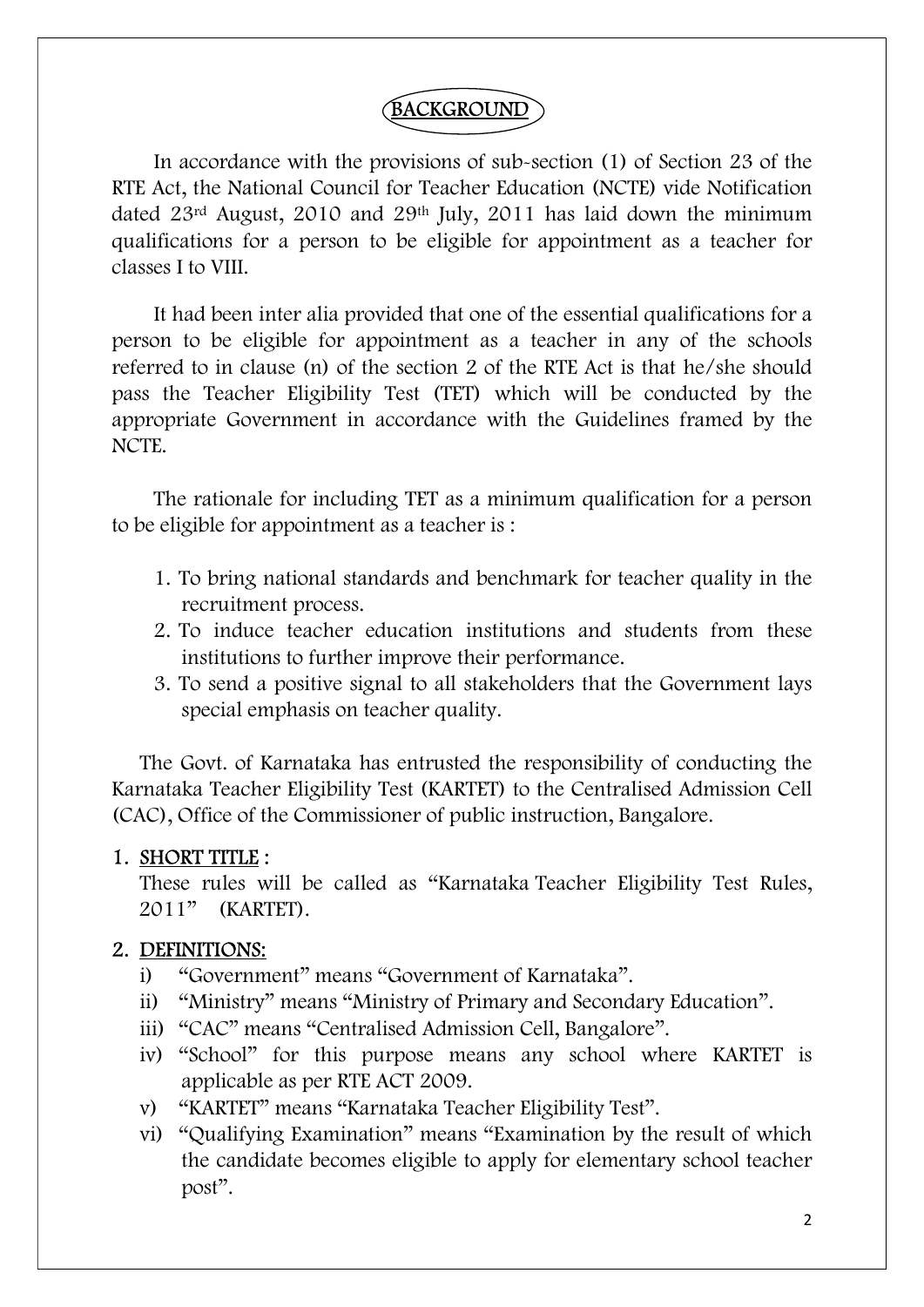- vii) "Schedule Castes" means "Scheduled Castes as specified and laid down by the Government of India".
- viii) "Scheduled Tribes" means "Scheduled Tribes as specified and laid down by the Government of India".
- ix) "Differently abled persons" means "Differently abled persons as specified and laid down by the Government of Karnataka.
- x) "Examining Authority" means "Centralized Admission cell" for conducting the Teacher Eligibility Test on behalf of the Government of Karnataka.

### 3. INSTRUCTIONS TO THE CANDIDATES:

- 1. Candidates can apply online for KARTET-2019 through department website www.schooleducation.kar.nic.in on or before 25/02/2020.
- 2. Candidate should fill in the particulars online and scan JPEG images of photograph and signature. It should be uploaded at the time of filling the online application form.
- 3. On completing the process of uploading all the relevant documents, the candidate should take a print of the computer generated application containing the Register no. and particulars of the candidate.

# 4. PROCEDURE FOR SUBMITTING ONLINE APPLICATION :

- 1. Candidates are advised to go through the instructions carefully before applying Online application through department website www.schooleducation.kar.in
- 2. Fill in the Online Application Form with complete details through REGISTRATION and LOGIN.
- 3. Upload Scanned Images of Photograph (size less than 50KB) and Signature (size less than 40 KB).
- 4. Select any one payment mode for paying the Examination Fee Internet banking/Debit cards/ Credit cards.
- 5. Fee once remitted shall not be refunded or adjusted in future tests under any circumstances.
- 6. The candidates may download his/her application through department website www.schooleducation.kar.nic.in once the payment is successful by using candidates User Name and Password. In case the payment status is shown as pending even after two days of payment, the candidate shall approach CAC for clarification.
- 7. Candidates should preserve their downloaded Final online application form for any future official correspondence.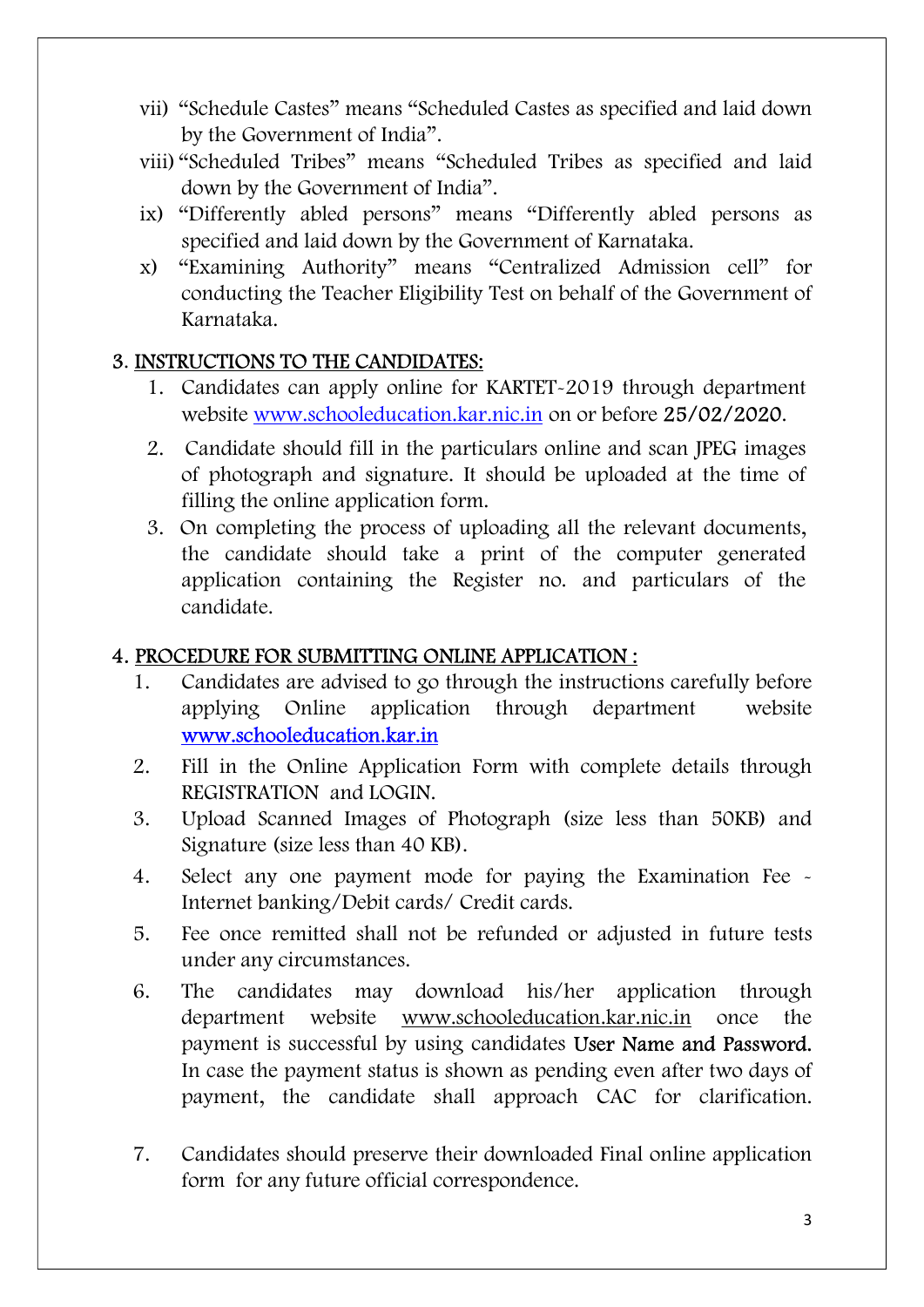- 8. The Candidate particulars can be edited only before submitting the application.
- 9. The particulars once filled by the candidate in Online Application is considered as final and will not be changed in future.
- 10. Request for change/correction in any particulars of the Online Application is not considered under any circumstance once "declare" option in the application is chosen.
- 11. Any discrepancy in information after the submission of application, the candidates is solely responsible for any consequences.
- 12. The CAC will not be responsible for any consequences arising out of non-acceptance of any correction/addition/deletion in any of the particulars once filled in the Final Online Application Page whatever may be the reason.
- 13. KARTET is an eligibility test only and has no claim for recruitment.
- 14. Any information related to KARTET-2019 will be sent to the Candidates' mobile phone or email. Hence the candidate should provide the mobile no. and email id (in use) of the candidate only.
- 15. For latest updates, please check the department website www.schooleducation.kar.nic.in.

#### 5. FEES STRUCTURE

| <b>CATEGORY</b>                                                             | Paper $-$ I or II only | I & H       |
|-----------------------------------------------------------------------------|------------------------|-------------|
| General, 2A, 2B, 3A and 3B                                                  | $Rs.700/-$             | $Rs.1000/-$ |
| SC/ST/CI only                                                               | $Rs.350/-$             | Rs.500/~    |
| Differently Abled Candidates are exempted from payment of examination fees. |                        |             |

Bank transactional charges

| Mode of Payment  | Bank          | Amount               | Pricing (Excl. taxes) |
|------------------|---------------|----------------------|-----------------------|
| Internet Banking | All banks     | Up to Rs. $500/-$    | $Rs.5/$ -per          |
|                  |               |                      | transaction           |
|                  |               | Above Rs.500/ $\sim$ | $Rs.10/-$ per         |
|                  |               |                      | transaction           |
| Debit card       | Visa, Master, | Up<br>to             | 0.75% of the Trans.   |
|                  | Maestro       | Rs.2000/~            | amount                |
|                  |               | Above                | 0.90% of the trans.   |
|                  |               | $Rs.2000/-$          | amount                |
| Credit Card      | Visa, Master  |                      | 1.20% of the trans.   |
|                  | <b>AMEX</b>   |                      | amount                |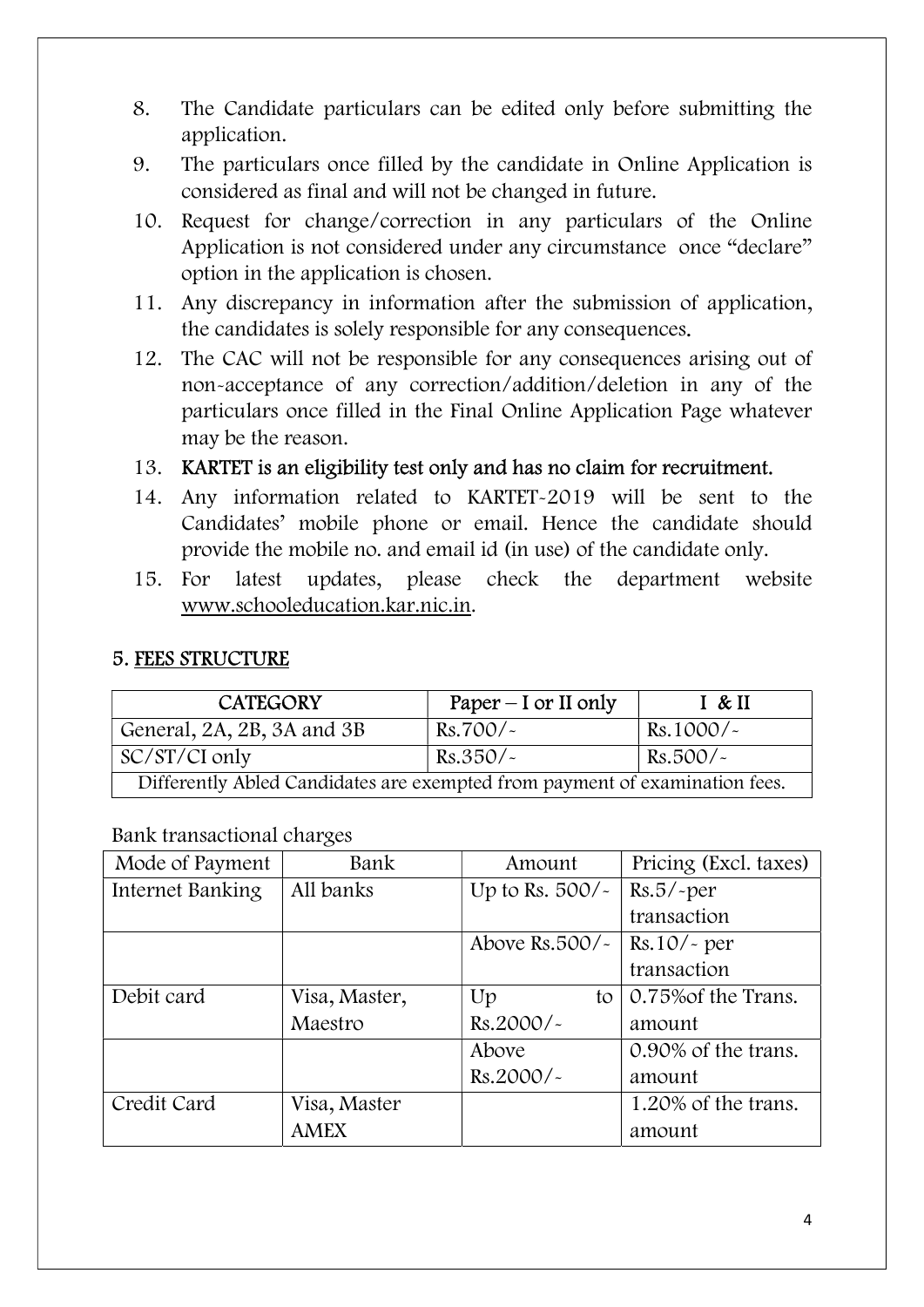#### 6. ADMISSION CARD :

The candidates may download their KARTET-2019 admission card from department website www.schooleducation.kar.nic.in from 07/03/2020 onwards and appear for the examination at the given Centre. The admission card contains the details of the candidate as filled in the online application. In case of any discrepancy in the particulars of the candidate or his/her photograph and signatures shown in the admission card and downloaded Final online application, there is no provision for correction. CAC will not be responsible for any consequences arising out of non acceptance of correction/addition/deletion of any particulars once filled in online application.

#### 7. ELIGIBILITY :

#### 7.1 (Paper-I) : Required minimum qualification (for teaching class 1 to 5)

PUC / Senior Secondary (or its equivalent) with at least 50% marks and passed or appearing in final year of 2- year Diploma in Elementary Education (by whatever name known)

OR

PUC / Senior Secondary (or its equivalent) with at least 50% marks and passed or appearing in final year or 4th year Bachelor of Elementary Education (B.El.Ed).

OR

Senior Secondary (or its equivalent) with at least 50% marks and passed or appearing in final year of 2- year Diploma in Education (Special Education).

#### OR

Graduation with atleast 50% marks and passed or appearing in final year of 2-year Diploma in Elementary Education (by whatever name known)

#### 7.2. (Paper -II) : Required minimum qualification (for teaching class 6 to 8)

Graduation with atleast 50% marks and passed or appearing in final year of 2-year Diploma in Elementary Education (by whatever name known).

OR

Graduation with at least 50% marks and passed or appearing in final year of 2-year Bachelor in Education (B.Ed).

#### OR

PUC / Senior Secondary (or its equivalent) with at least 50% marks and passed or appearing in final year of 4- year Bachelor in Elementary Education (B.El.Ed).

#### OR

PUC / Senior Secondary (or its equivalent) with at least 50% marks and passed or appearing in final year of 4- year B.A.Ed /B.Sc.Ed.

#### OR

Graduation with at least 50% marks and passed or appearing in Final-year B.Ed. (Special Education).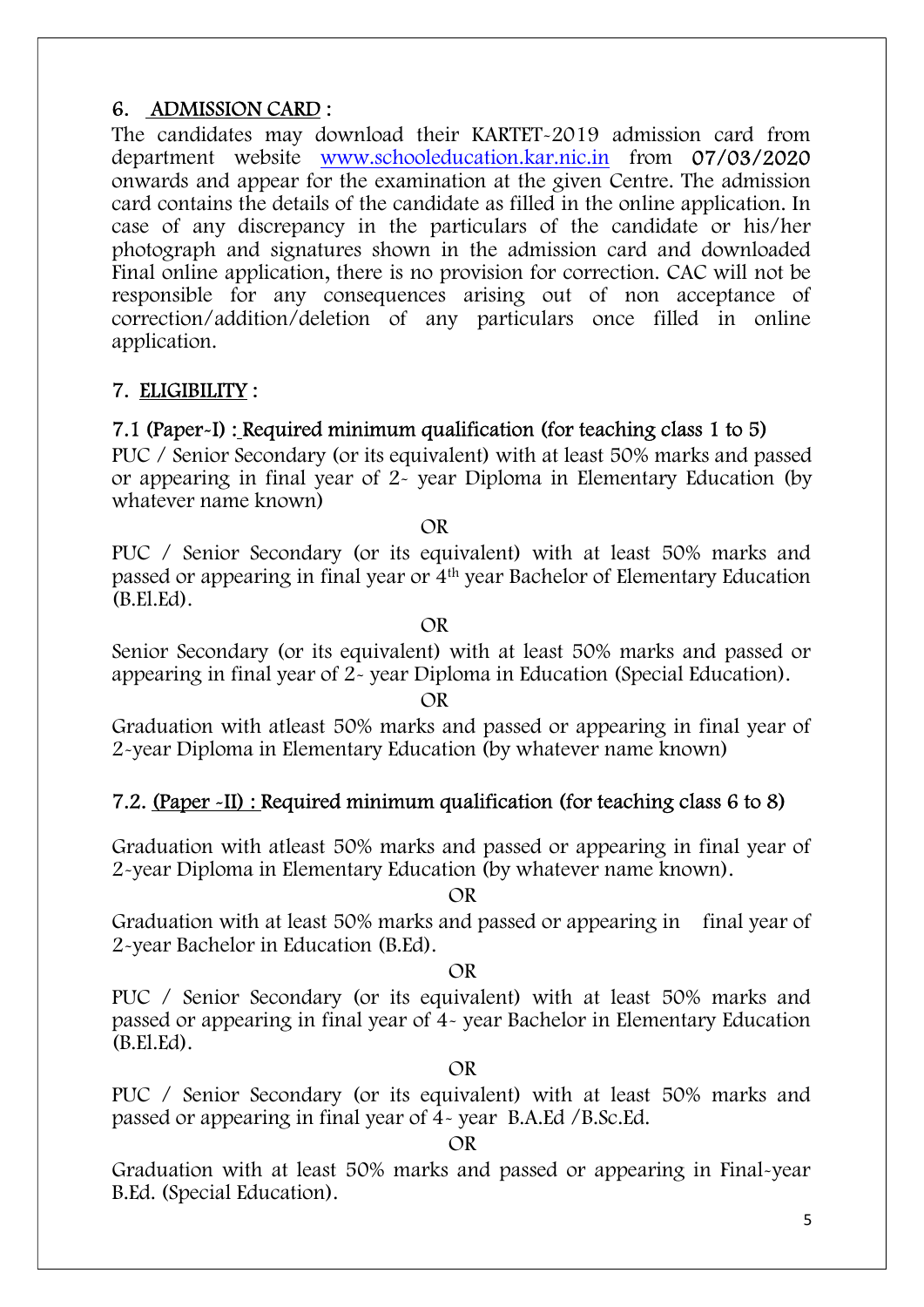# Note:

- i) Relaxation of up to 5% in the qualifying marks in the minimum Educational Qualification meant for eligibility shall be allowed to the candidates belonging to reserved categories, such as SC / ST / C-I / Differently abled.
- ii) For the purposes of this Notification, a Diploma/Degree course in teacher education recognized by the National Council for Teacher Education (NCTE) only shall be considered.

 However, in case of Diploma in Education (Special Education) and B.ED (Special Education), a course recognized by the Rehabilitation Council of India (RCI) only shall be considered.

- iii) The minimum qualifications referred above, apply to the teachers of Languages, Social Studies, Mathematics and Science only.
- iv) Candidates who are appearing in the final year of Bachelor Degree in Education or Diploma in Elementary Education etc. are provisionally admitted and their KARTET Certificate shall be valid only on passing the aforesaid Examinations with prescribed marks.
- v) The candidates not having any of the above qualification shall not be eligible for appearing in "Karnataka Teacher Eligibility Test".

# 8. STRUCTURE AND CONTENT OF KARTET-2019

All questions in KARTET test will be of 150 Multiple Choice Questions (MCQs), each carrying one mark, with four alternatives. Out of which one answer will be correct. There will be no negative marking.

#### There will be two papers of KARTET.

Paper -I will be for a person who intends to be a teacher for classes I to V. Paper- II will be for a person who intends to be a teacher for classes VI to VIII.

Note: A person who intends to be a teacher for both levels (classes I to V and classes VI to VIII) will have to appear for both the papers (Paper I and Paper II).

| DATE OF<br><b>EXAMINATION</b> | <b>PAPER</b> | <b>TIMING</b>          | <b>DURATION</b> |
|-------------------------------|--------------|------------------------|-----------------|
| 15/03/2020                    | $PAPER - 1$  | 09.30 AM TO 12.00 Noon | 2.30 HOURS      |
|                               | $PAPER - II$ | 02-00 PM to 04-30 PM   | 2.30 HOURS      |

#### 8.1. Teacher eligibility Test 2019- Time Table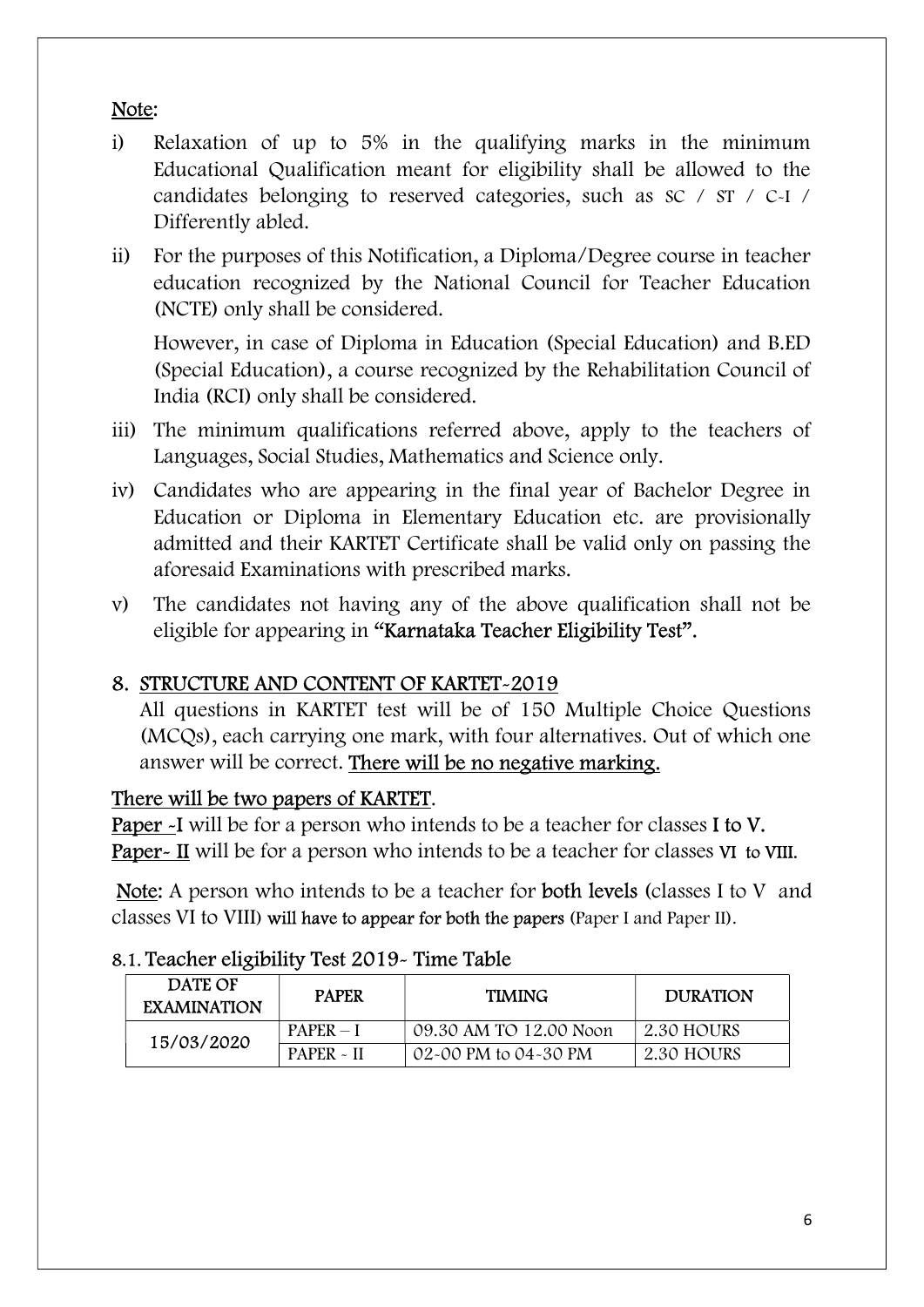# 8.2. Paper-I (for teaching classes I to V) Duration of examination: Two-and-a half hours. Structure and Content

| Section | Subject                                                                                | No of<br>Questions   | <b>Total Marks</b> |
|---------|----------------------------------------------------------------------------------------|----------------------|--------------------|
| (i)     | Child Development and Pedagogy                                                         | 30 MCQs              | 30 Marks           |
| (ii)    | Language I                                                                             | 30 MCQs              | 30 Marks           |
| (iii)   | Language II                                                                            | 30 MCQs              | 30 Marks           |
| (iv)    | <b>Mathematics</b>                                                                     | 30 MCQs              | 30 Marks           |
| (v)     | <b>Environmental Studies</b>                                                           | 30 MCQs              | 30 Marks           |
| (vi)    | Social studies (For visually impaired<br>candidates instead of mathamatics<br>and EVS) | 60 MCQ <sub>s</sub>  | 60 Marks           |
|         | Total                                                                                  | 150 MCQ <sub>s</sub> | 150 Marks          |

### Nature and standard of questions:

- The test items on Child development and Pedagogy will focus on educational psychology of teaching and learning relevant to the age group of 6-11 years. They will focus on understanding the characteristics and needs of diverse learners, interaction with learners and the attributes and qualities of a good facilitator of learning.
- The Test items in Language I will focus on the proficiency of the language related to the medium of instruction.
- The Test items in language II will focus on the elements of language, communication and comprehension abilities.
- Language II will be a language other than Language I. A candidate may choose any one language as Language I and another as Language II from the available language options and will be required to specify the same in the Confirmation Page.
- The Test items in Mathematics and Environmental Studies will focus on the concepts, problem solving abilities and pedagogical understanding of the subjects.
- In all the subject areas the questions for Paper I will be based on the topics prescribed in syllabus of the NCERT / State for classes I – VIII but their difficulty level as well as linkages, could be up to the Secondary stage (X Std).
- Visually impaired candidates should answer social studies question paper instead of mathematics and EVS.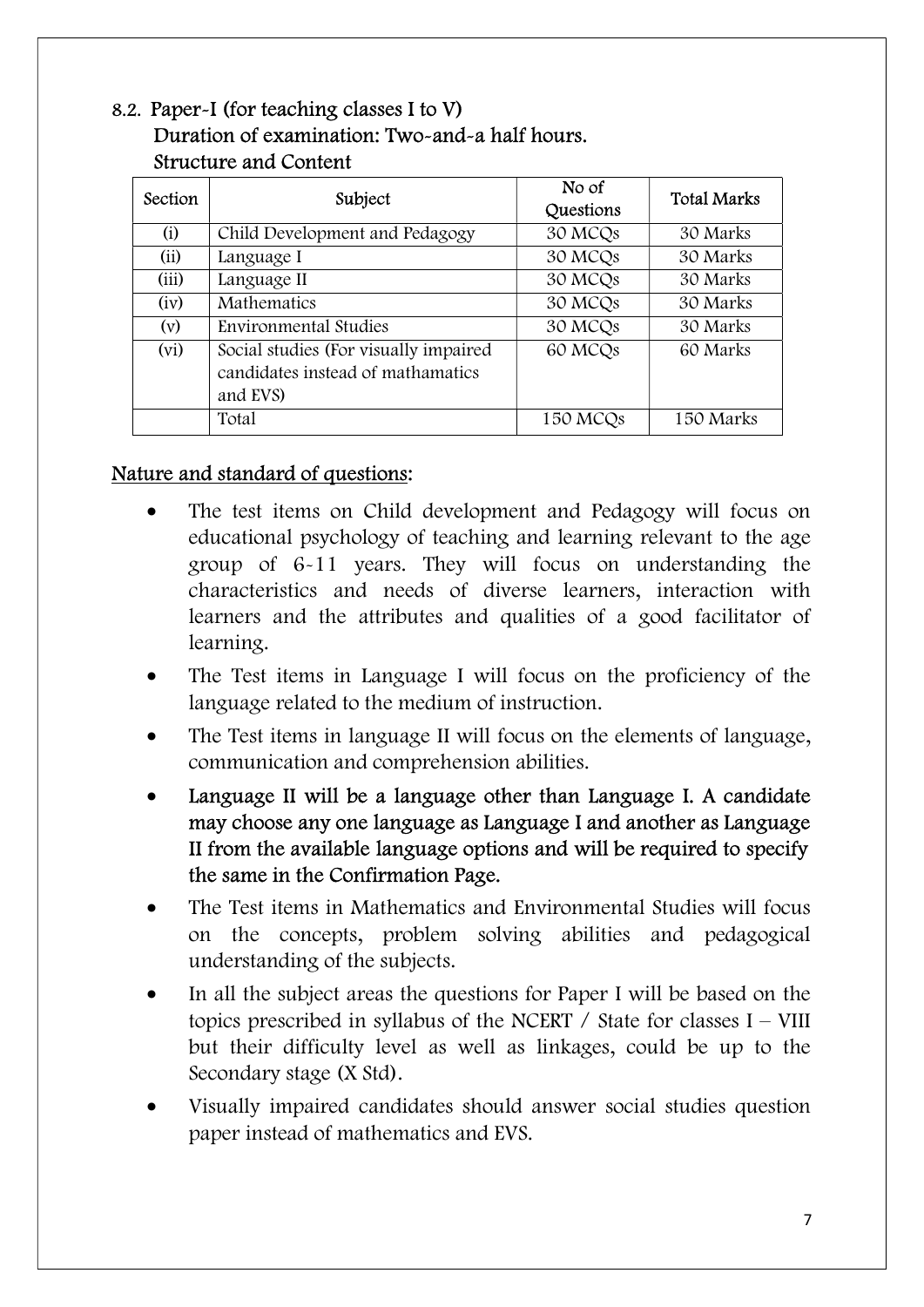# 8.3. Paper II (for teaching classes VI to VIII) Duration of examination – Two-and-a-half hours

#### Structure and Content

| Section | Subject                                                                  | No of<br>Questions   | <b>Total Marks</b> |
|---------|--------------------------------------------------------------------------|----------------------|--------------------|
| (i)     | Child Development &<br>Pedagogy(compulsory)                              | 30 MCQ <sub>s</sub>  | 30 Marks           |
| (ii)    | Language I (compulsory)                                                  | 30 MCQ <sub>s</sub>  | 30 Marks           |
| (iii)   | Language II (compulsory)                                                 | 30 MCQs              | 30 Marks           |
| (iv)    | For Mathematics and Science<br>(a)<br>teacher :- Mathematics and Science | 60 MCQ <sub>s</sub>  | 60 Marks           |
| (v)     | (b) For Social Studies<br>teacher:- Social                               | 60 MCQ <sub>s</sub>  | 60 Marks           |
|         | Total                                                                    | 150 MCQ <sub>s</sub> | 150 Marks          |

#### Nature and standard of questions:

- The test items on Child Development and Pedagogy will focus on educational psychology of teaching and learning, relevant to the age group of 11-14 years.
- Test items will focus on understanding the characteristics, needs and psychology of diverse learners, interaction with learners and the attributes and qualities of a good facilitator of learning.
- The Test items in Language I will focus on the proficiency of the language related to the medium of instruction.
- The Test items in language II will focus on the elements of language, communication and comprehension abilities.
- Language II will be a language other than Language I. A candidate may choose any one language as Language I and other as Language II from the available language options and will be required to specify the same in the Confirmation Page.
- The Test items in Mathematics and Science and Social Studies will focus on the concepts, problem solving abilities and pedagogical understanding of the subjects. The test items of Mathematics and Science will be of 30 marks each.
- The questions in the test for Paper II will be based on the topics prescribed in the syllabus of the NCERT / State for classes VI - X but their difficulty level as well as linkages, could be upto the Senior Secondary stage (PUC).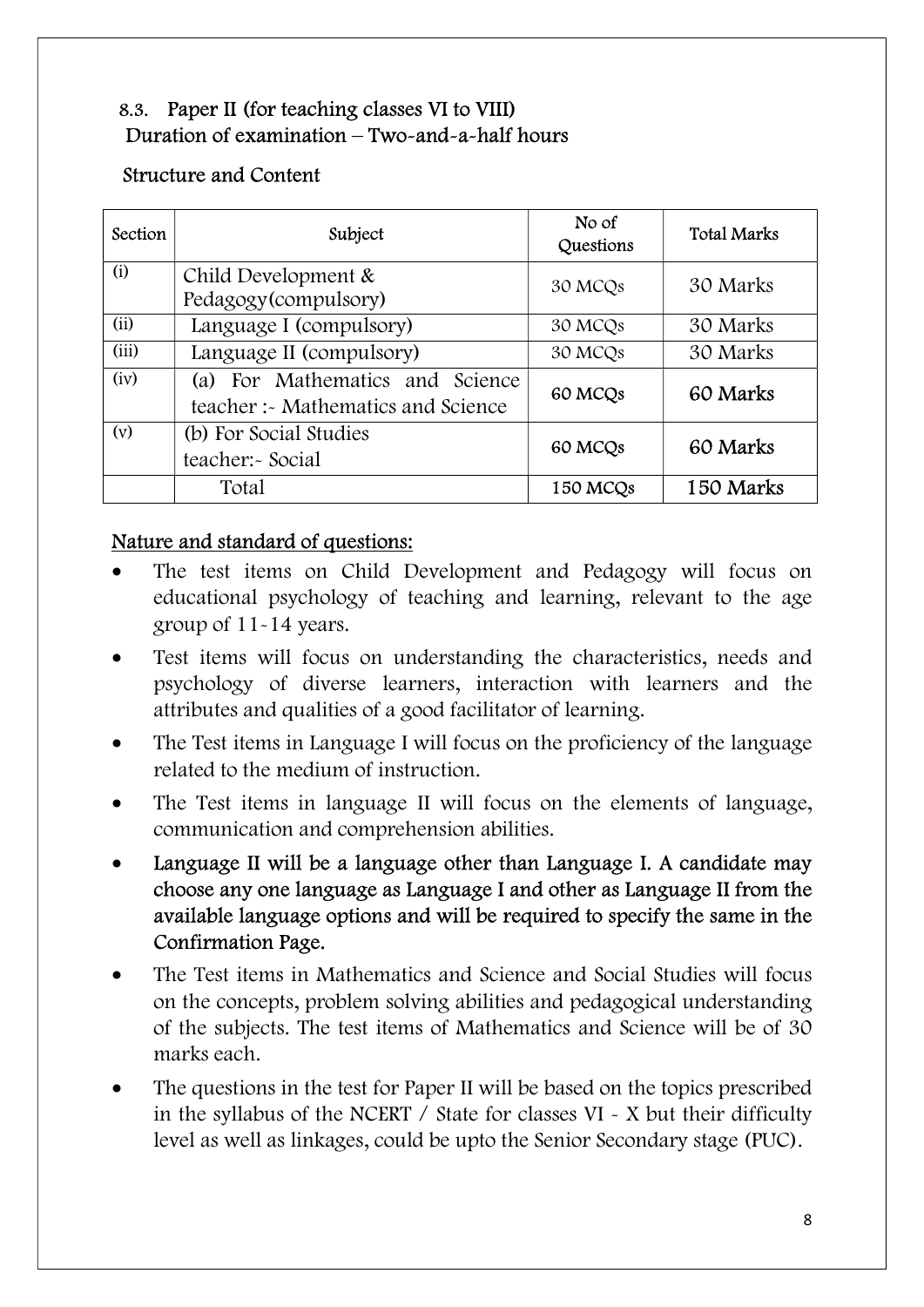# 9. LANGUAGE OF THE QUESTION PAPER:

The medium of question paper other than the languages shall be in English, Kannada, Urdu, Hindi, Tamil, Telugu and Marathi.

### 10. QUALIFYING MARKS AND AWARD OF KARTET CERTIFICATE:

10.1. The candidates belonging to General /2A/2B/3A/3B should secure a minimum of 60% to be eligible.

The candidates belonging to SC  $/$  ST  $/$  C $\sim$ I, differently abled persons should secure a minimum of 55% to be eligible.

- 10.2. The candidates who appear for KARTET and obtain the minimum qualifying marks as prescribed in the notification will be issued an Electronic Marks Statement. The Centralized Admission Cell will not issue any printed hard copy of the marks sheet. Candidates should enter their Register number and date of birth as given in their online application to download the Electronic Marks Card.
- 11. Qualifying the KARTET would not confer a right for recruitment / employment to any person as it is only one of the "ELIGIBILITY" criteria for appointment.
- 12. No GRACE MARKS will be given to any of the questions deleted. However the results will be declared considering the total marks after deleting the questions.

#### 13. APPLICABILITY

The KARTET shall apply to schools of the Karnataka Government. Schools owned and managed by the State Government / local bodies, Aided and Unaided schools shall consider the TET conducted by the State Government.

#### 14. VALIDITY PERIOD OF KARTET CERTIFICATE:

- The Validity Period of KARTET qualifying certificate will be for seven years from the date of declaration of its results.
- There is no restriction on the number of attempts a person can take for acquiring a KARTET Certificate. A person who has qualified KARTET may also appear again for improving his / her score.

#### 15. AMANUENSIS (SCRIBE):

 In accordance with the Government of India, Ministry of Social Justice and Empowerment Department of Disability guidelines vide OM F. No. 16-110/2003-DD.III dated 26.02.2013, the following instructions are applicable regarding differently abled candidates.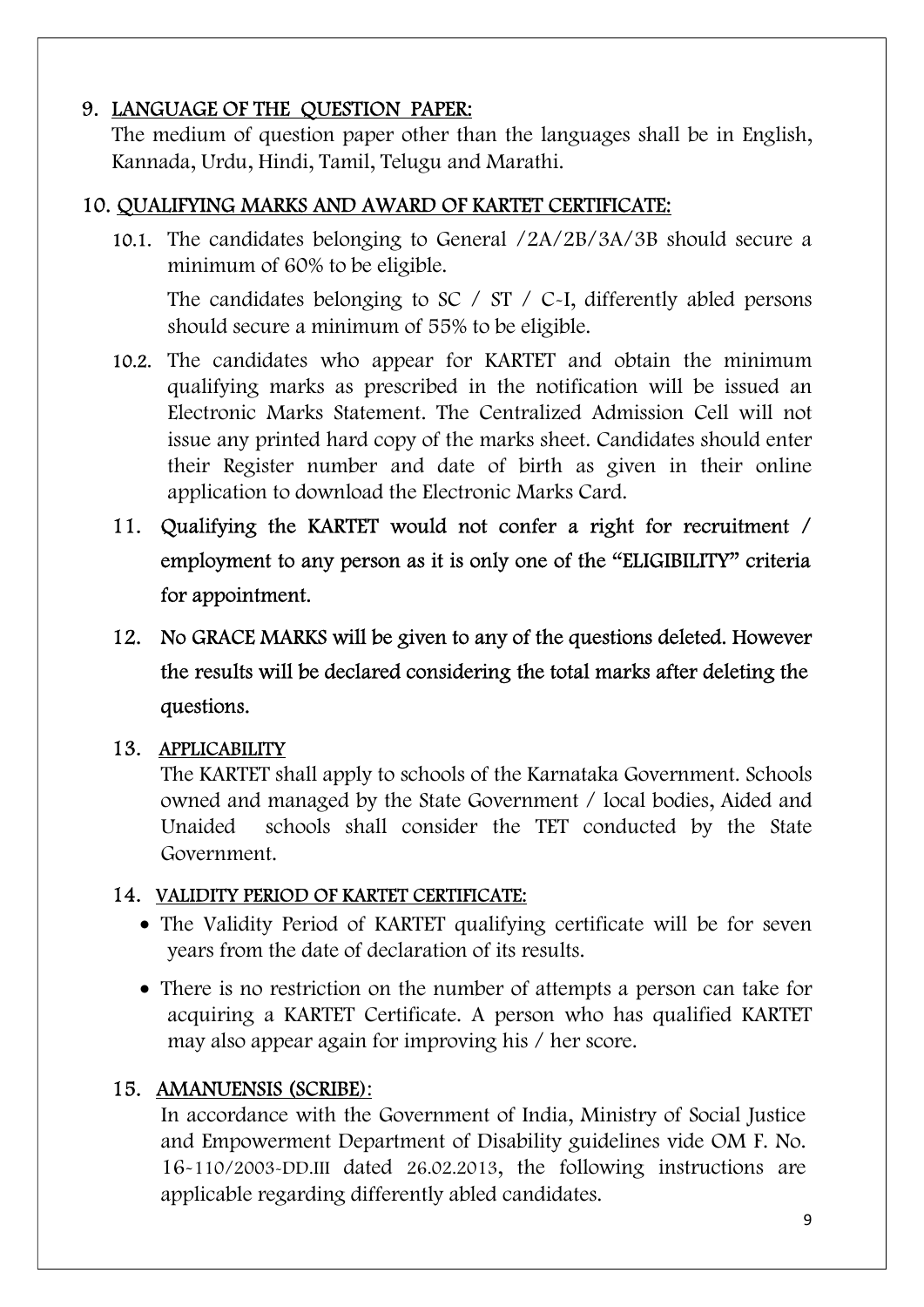- The differently abled candidates who are making use of scribe/amanuensis may be given compensatory time of 50 minutes in each paper. Candidates who are not availing the facility of scribe may also be allowed compensatory time of 50 minutes.
- The facility of scribe/amanuensis may be allowed to any candidate who has disability of 40% or more if desired by the candidate.
- The candidate may be permitted for opting of his own scribe/amanuensis or may be provided by the Centre Superintendent on his / her request. Such candidates are advised to request the centre superintendent for amanuensis one day before the examination.
- There will be no criteria for educational qualification, age etc. for the scribe/ amanuensis. Instead invigilation system should be strengthened, so that the candidates using scribe do not indulge in malpractices like copying & cheating during the Examination.
- Proper seating arrangement at the ground floor should be made prior to the commencement of Examination.

#### 16. WEEDING OUT RULES

### The records of Karnataka Teacher Eligibility Test-2019 including OMR Answer sheet is preserved up to two months from the date of declaration of results in accordance with the examination weeding out rules.

#### 17. KARTET ELIGIBILITY CERTIFICATE

 The Centralized Admission Cell will not issue any printed hard copy of the certificate. Candidates should enter their Register number and date of birth as given in their online application to download the Electronic Certificate after the declaration of the results.(Date for downloading the certificate will be announced later.)

#### 18. LEGAL JURISDICTION

 All disputes pertaining to the conduct of KARTET-2019 shall fall within the jurisdiction of CAC, BANGALORE only. The SPECIAL OFFICER of the CAC shall be the legal person in whose name the CAC may sue or may be sued.

#### 19. IMPORTANT INFORMATION AT A GLANCE FOR KARTET- 2019

|                | a. Online Submission of application through<br>website www.schooleducation.kar.nic.in | 25/01/2020 to 25/02/2020                                              |
|----------------|---------------------------------------------------------------------------------------|-----------------------------------------------------------------------|
| 2              | b. Last date for the payment of fee                                                   | 25/02/2020                                                            |
| $\mathfrak{B}$ | Downloading Admission card                                                            | 07/03/2020 onwards till the<br>date of examination                    |
| $\overline{4}$ | Date of Examination                                                                   | 15/03/2020 (Sunday)                                                   |
| 5              | Centre of Examination                                                                 | As indicated in Admission Card                                        |
| 6              | Materials to be brought on the day of Examination                                     | Admission Card and<br>Good<br>Quality Blue / Black ball point<br>pens |